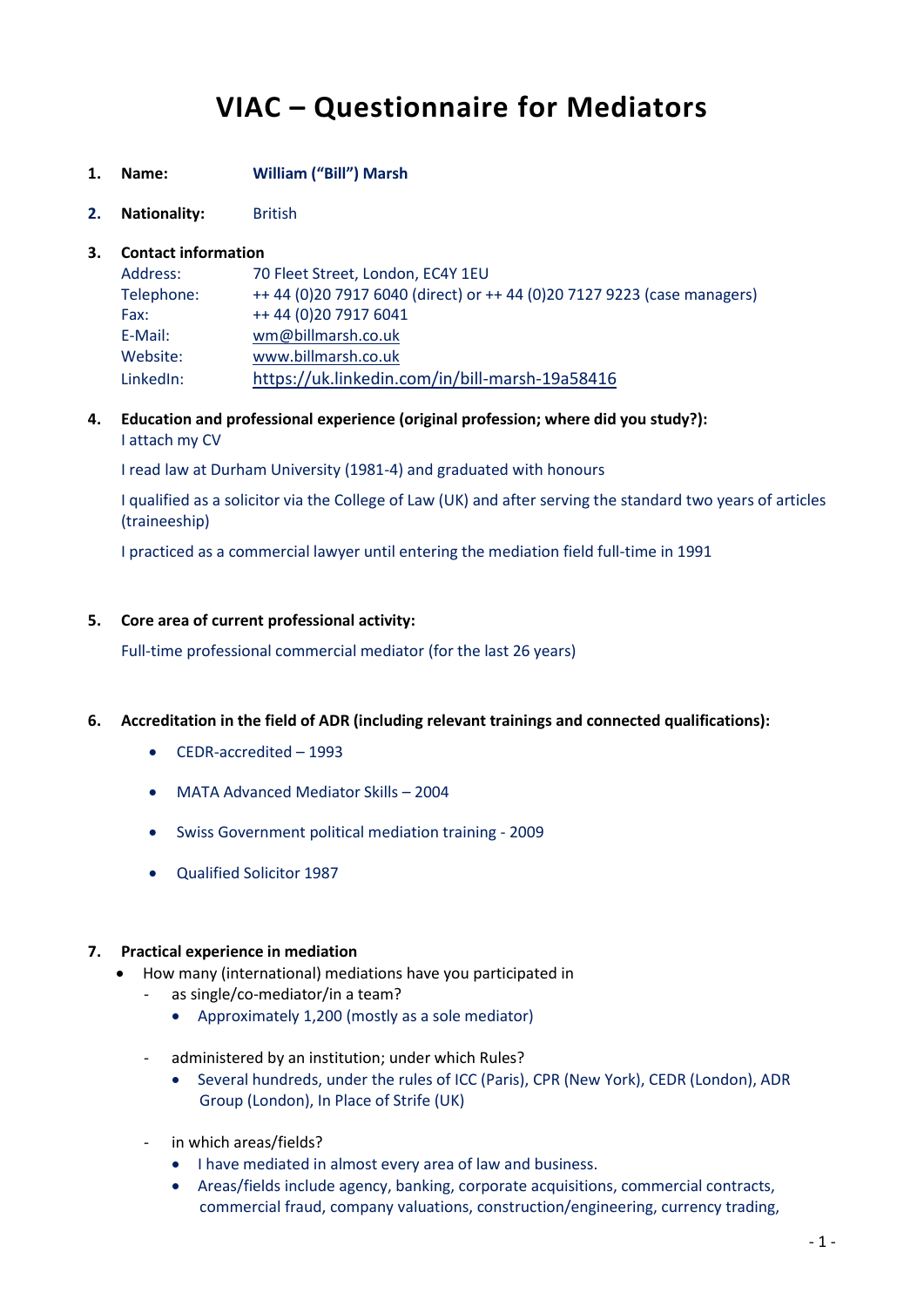defamation, education, employment, franchise, health/medical, intellectual property, international trade, IT and telecommunications, media and entertainment, mining and extraction, oil/gas/energy, national and local government, planning/property development, professional negligence, pension funds, regulatory, partnership, pharmaceuticals, shareholders/joint ventures, transport/infrastructure, insurance and reinsurance, insolvency, shipping, waste management/environmental and sport.

- how complex (*please provide examples, participation of lawyers/experts*)?
	- Mediations have included highly complex disputes and conflicts, with multiple parties, in or from some 50 countries right across Europe, Russia/CIS, the Middle East, Asia, Africa, Australasia and North America.
	- Many have involved extremely large sums of money, complex interests and with extensive litigation or arbitration ongoing.
	- Parties have included national governments, public companies, public bodies/authorities, private companies and firms, and individuals.
- How often have you acted in a different function (e.g. consultant, expert)?

In addition to the above, I have acted as a consultant to a party in a mediation on four occasions, again including highly complex international claims involving sovereign governments.

What other ADR-experience do you have?

In addition to the above, I have acted as:

- Mediation Adviser to the governments of Russia, UK, Ukraine, Turkey, Romania, Slovakia and Bulgaria, and also to the UN, World Bank and European Commission.
- Mediation adviser to the Archbishop of Canterbury, with a focus on extremely difficult and sensitive religious conflicts and dialogue, and including acting as mediator in those conflicts.
- Chair of multi-country dialogues on mediation (over 30 countries have participated)
- Represented UK Government at the UN talks leading to the UNCITRAL Model Law on International Commercial Conciliation
- Advisory Board member of the "All Party Group On Conflict Issues" in the UK Parliament
- I have delivered basic and advanced training for mediators all over the world, and also for high-level diplomats, religious leaders, and others. I also mentor young mediators.
- I am a UN mediation expert and have been deployed by them on the former conflict in Nepal. I am also an OSCE mediation expert.

# **8. Languages (including levels)**

# Mother tongue: English

Working languages (i.e. languages in which you have both a spoken and written command so that you may conduct mediation proceedings in this language): I have conducted mediations partially in French, but that was some years ago.

Basic knowledge: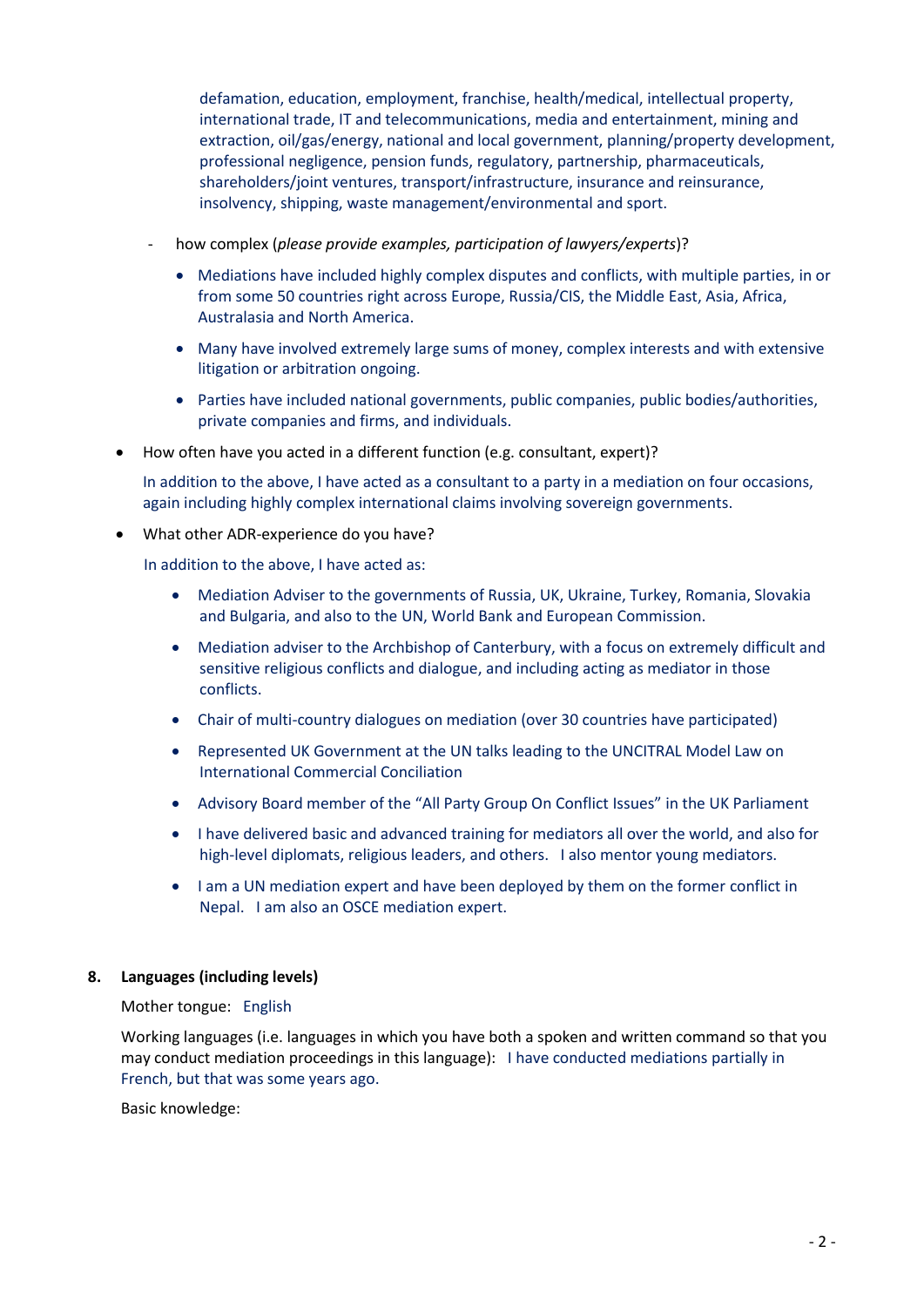### **9. Style of mediation**

*Where do you see yourself? Please tick box as appropriate or indicate your preferred style.*



**INTERACTION DIMENSION** 

*©* Alexander, Nadja (2011) "The Mediation Meta-Model - the realities of mediation practice," *ADR Bulletin*: Vol. 12: No. 6, Article 5. Available at[: http://epublications.bond.edu.au/adr/vol12/iss6/5;](http://epublications.bond.edu.au/adr/vol12/iss6/5) *see also here for a detailed description of the 6 mediation styles.*

To be honest, and without wishing to be difficult, I find this a very difficult question to answer. After 26 years of full-time mediation practice, I do not find that my approach can be broken down into such distinct categories. I find that I am capable of different kinds of interaction with the parties and indeed I would assume that that all mediators need to be. I have operated in the past in all of the boxes above.

### **10. Please describe aspects of your personality which could be interesting to clients you are going to mediate; what would former clients emphasize in your work?**

In order to answer this question, I offer the following sample of feedback from clients:

- "Frankly, I being the lawyer for one of the parties had very limited hope [of success] for the entire mediation process. However, the moment Bill Marsh made his entry in the matter as a mediator the entire landscape of the matter changed.…He had patience, tact, fairness, strength and efficiency…I would highly recommend Bill Marsh to my future clients for the settlement of commercial disputes and working with Bill Marsh has changed my whole perception about the process of mediation and I would in future try my best to persuade my clients to choose mediation before initiating the legal proceeding for any commercial disputes". **Mumbai Lawyer – French/Indian JV dispute**
- "My sincere thanks to Bill Marsh for the excellent role that he performed last week in helping the parties to reach a settlement. I really thought that Bill was first class, measured in his approach and immediately gained the trust and confidence of my client. He will be top of my list for future mediations and I will giving this feedback to my colleagues at [international law firm]" **Lawyer, multi-million pound negligence claim**
- "[Our clients a major corporation] were very impressed and believe me [they] are very hard to please! They commented on a number of occasions just how good they thought you were" **Lawyer, multi-million pound international defence contract dispute**
- "Your tenacity was much appreciated and was a major contributor to us resolving the matter" **(Lawyer, shareholders action)**
- "I am in no doubt that your input, ideas and energy helped to keep the parties talking throughout a difficult and challenging day (and evening, and night!). We will certainly look for an opportunity to work with you again as a mediator" **(Lawyer, world-wide trademark infringement dispute)**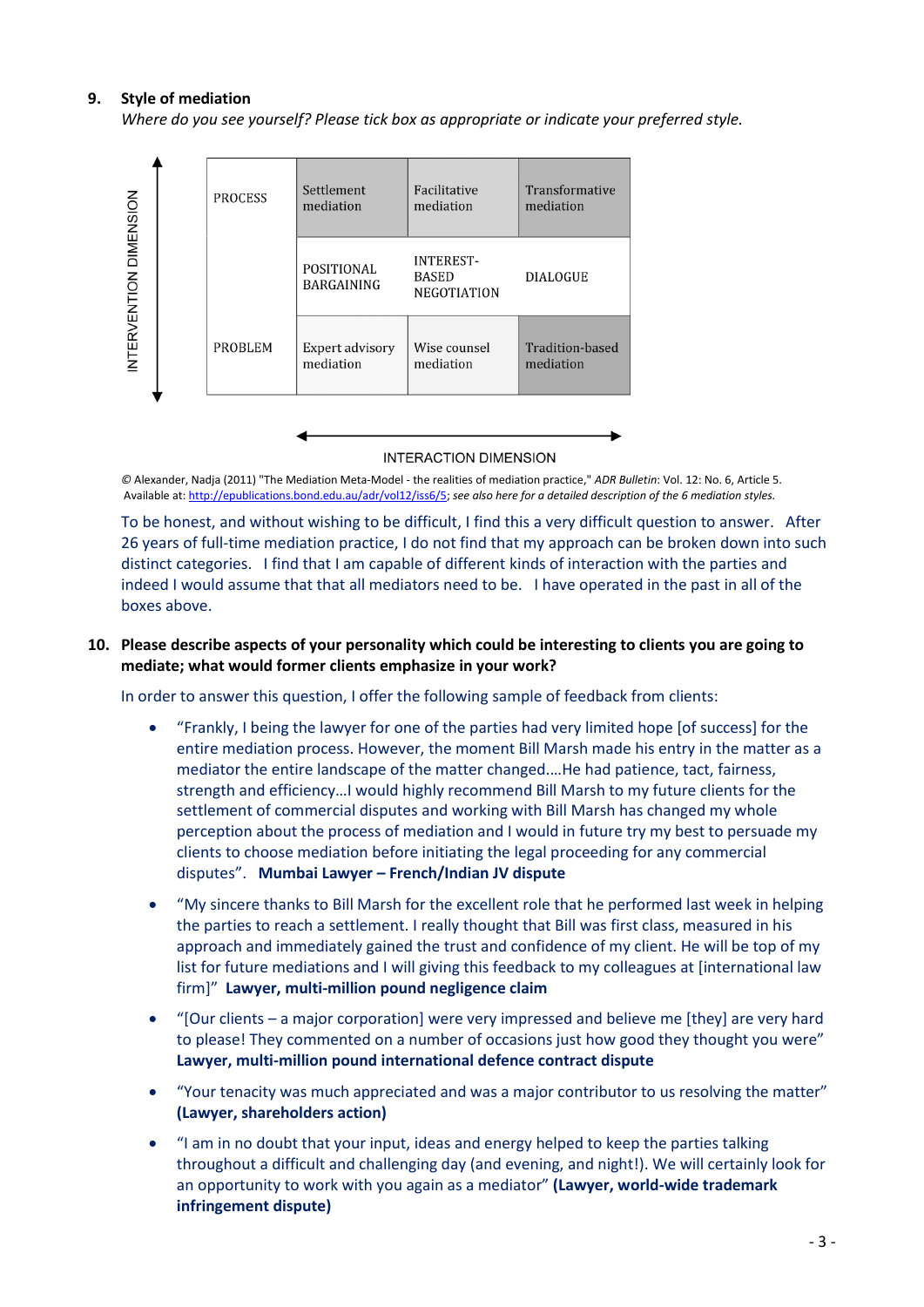- "[Our client] is very pleased to have settled the claim and most impressed with your help in achieving that" **(Lawyer, professional negligence/banking claim)**
- "I do not believe that the settlement would have been achieved without your skilful, persistent and patient intervention" **(Lawyer, 6 party pensions dispute)**
- "Thank you for all your efforts in bringing this matter to a satisfactory conclusion from both sides point of view. It was something of an unusual case which, without your skill and judgment, had the potential to go horribly wrong…my clients have specifically asked me to thank you" **(Lawyer, international banking claim)**
- "I left [the mediation] admiring both your skill and fortitude" **(Counsel, Share option dispute)**
- "Thank you for your skilful handling of the mediation and for your success in guiding the parties to an entente cordiale" **(Paris-based lawyer, international multi-million pound IT dispute)**

### **And the following as a sample of feedback from the legal directories (ie independent research):**

- "'Top-notch mediator' Bill Marsh at Independent Mediators uses 'his gravitas, credibility and charm to persuade even the most difficult of parties to adopt a more conciliatory approach'. He employs his 'even and relaxed style' to 'immediately gain the trust of the parties'. Clients also praise Marsh as 'exceptionally well prepared', 'creative in finding solutions' and able to 'use his clear understanding of the legal issues to examine the strengths and weaknesses of each party's argument'". **Legal 500 Directory, 2015 – Top ranked**
- "One of the World's top ten mediators…." "Once again listed in the World's top ten most highly regarded mediators, "Bill Marsh is once again recognised as one of the most highly nominated figures in our international research with contributors describing him as "a true leader in the field". With experience in disputes involving parties from Europe, Russia, the Middle East, Asia, Africa, North America and Australasia, he is "highly sought after" for his expertise in multimillion-pound cases"". **Who's Who Legal, 2015**
- "Once again listed in the World's top ten most highly regarded mediators, "Bill Marsh is once again recognised as one of the most highly nominated figures in our international research with contributors describing him as "a true leader in the field". With experience in disputes involving parties from Europe, Russia, the Middle East, Asia, Africa, North America and Australasia, he is "highly sought after" for his expertise in multimillion-pound cases"" **Who's Who Legal, 2014**
- Comments in directories also include; "one of the greats"; "right at the top of his game"; "perfect example of how a talented mediator can overcome apparently insuperable obstacles"; "right at the top of the tree"; "one of the best"; "top rank"; "absolute commitment"; "robust"; "commercial flair"; "excellent shuttle diplomat"; "extremely patient and hardworking, but he pushes both sides' positions very hard"; "calm and in control in a crisis"; "subtle, intelligent, approachable and always extremely focused"; and "not only a very fine mediator but also someone who will work and work and work until the job's done".

# **11. Publications and other activities in ADR related matters**

#### **(e.g. training sessions, seminars, conferences, articles and others):**

- I have spoken at conferences and seminars all over the world too many recount.
- I have trained mediators and negotiators all over the world again too many to recount.
- Books I co-authored:
	- $\circ$  "The ADR Practice Guide: Commercial Dispute Resolution" (Tolley, 3rd Edition, 2007) and
	- o "Mediators on Mediation" (Tottel Publishing, 2005)